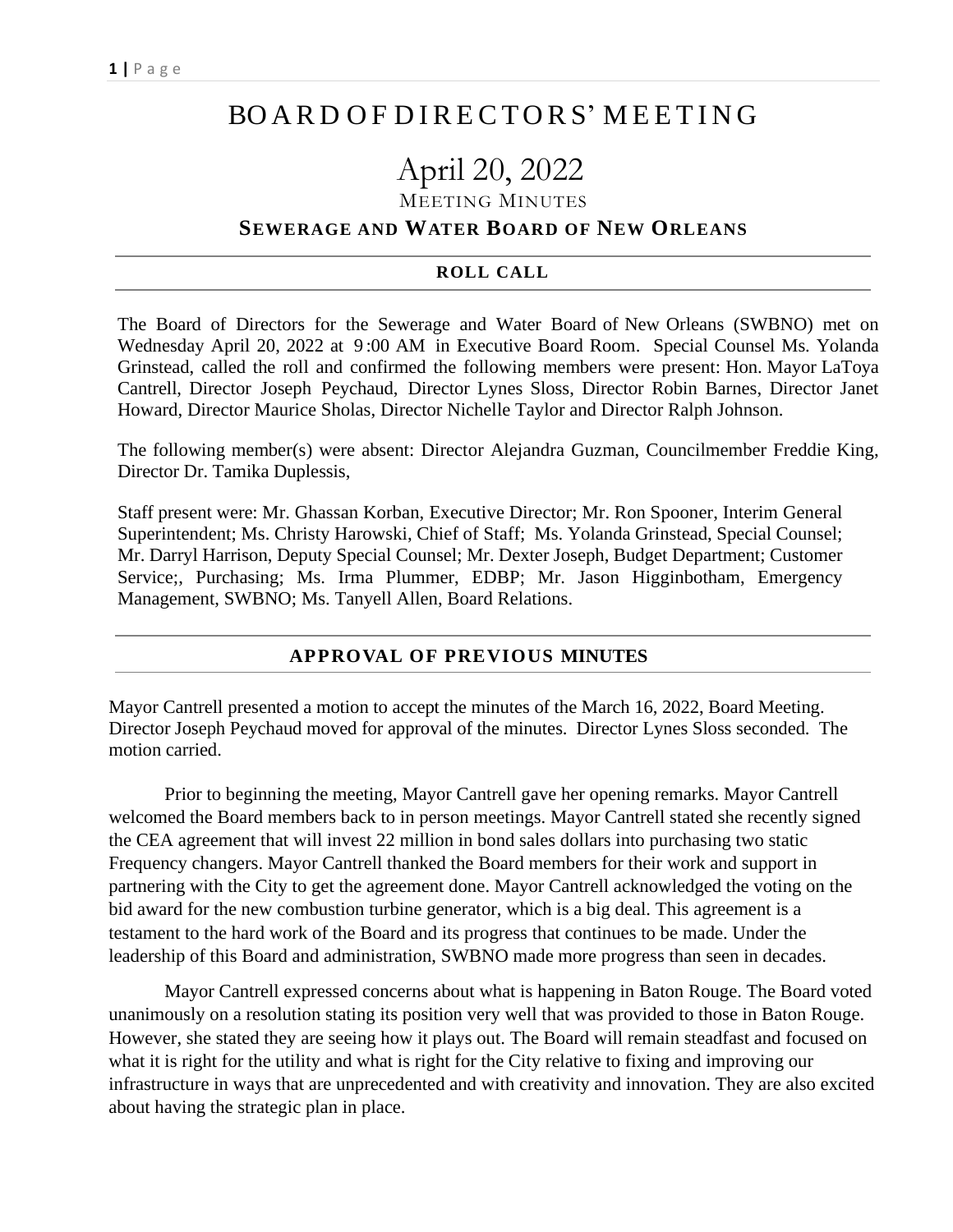## **REPORT OF THE EXECUTIVE DIRECTOR**

Executive Director Ghassan Korban presented a slide overview that focused on the following topics:

## **Customer Service: Facts and Stats**

- o 2018: Backlog of over 10,000 open disputes
- o Now: 2,329 open disputes

#### o **Estimated Bills**

- o On average, fewer than 15,000 of 140,000 accounts monthly
- o About 11 percent
- o 39 of 60-meter reading positions filled (10 more than last month)
- o Adjustment: A courtesy waiver for a customer with a leak on their side of the meter (i.e., in the customer's plumbing)
- $\circ$  Up to 100% of sewer use + up to 50% of water use charges
- o Policy explained: swbno.org/Customer Service/Bill Dispute and Adjustments
- o **Incorrect Bills --** We can correct 100% of an incorrect bill

## **Technology Modernization**

#### **Smart Metering Program**

- o Vendor selection imminent
- o Installation to begin Q4 2022

## **Other Technology Project Highlights**

- o Financial system
- o Asset management system
- o Website ADA upgrades

## **Financial Stability**

## **Federal IIJA Funding**

Met with Louisiana Department of Health to discuss priority projects.

Three revenue sources available in next five years:

- o Lead Service Line Replacement Program
- o LDH State Revolving Fund
- o Water Sector Commission

## **Approved for State Revolving Fund (SRF) Loan**

• \$11.1M loan approved from Clean Water SRF for sewer consent decree work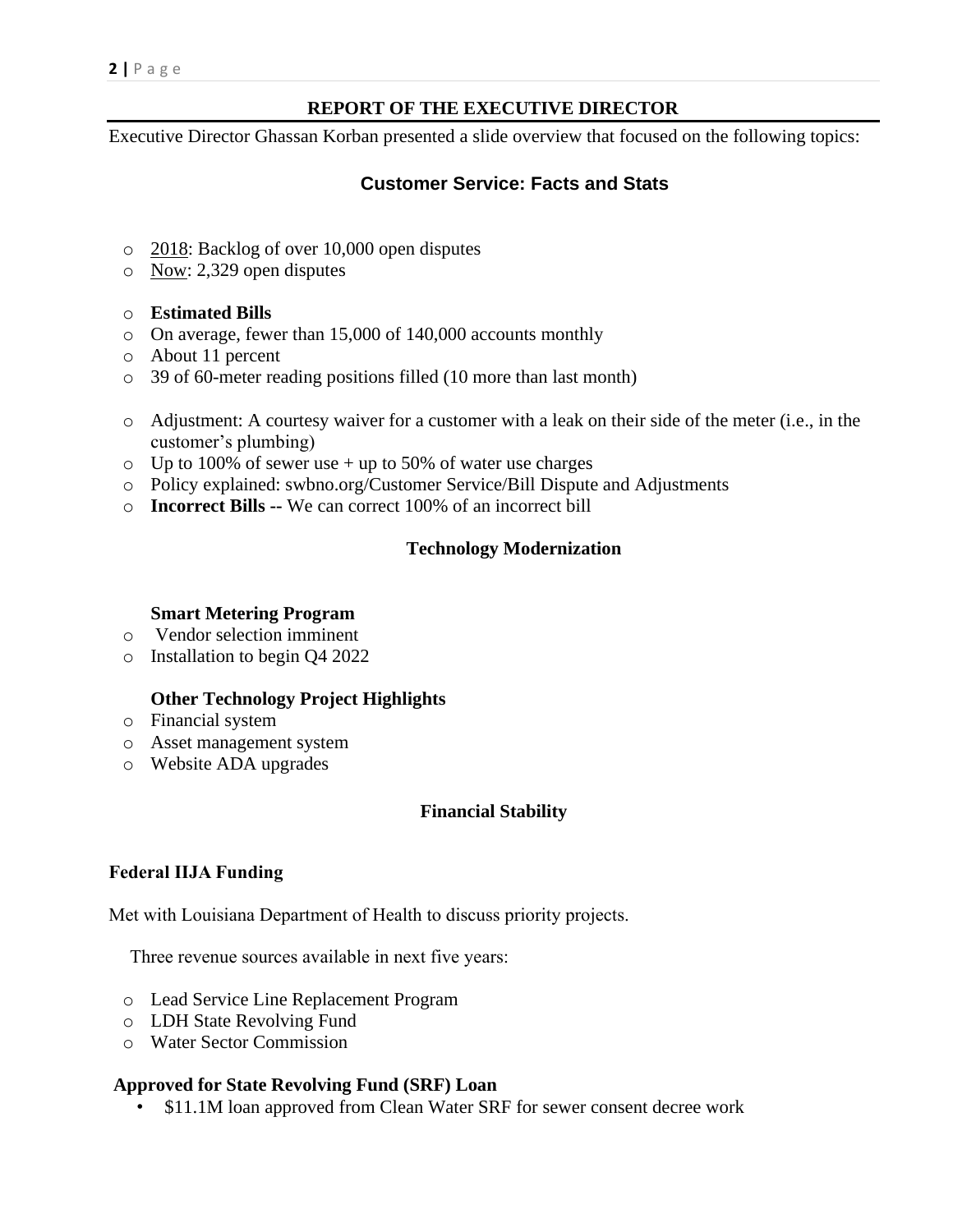• Filed pre-application for next round of funding

#### **FEMA Grant Revenue**

- \$40 million paid out to SWBNO since January
	- o \$12.2 million reimbursement secured within 7 days of contractor payment
	- o Fast reimbursements keep our system funds available

## **Infrastructure Resilience and Reliability**

## **West Power Complex**

- T7 approval on today's agenda
- Fully executed CEA for frequency changer
- Federal earmarks
- \$6M received
- \$10M requested for FY 2023
- 7 active contracts  $+10$  upcoming

## **JIRR Project Updates**

- Water transmission main rehabilitation work began yesterday
- 11 major projects in next 16 months
- First will be complete by end of May
- 4,000-foot force sewer main replacement complete

#### **Pumping Status/ Drainage:**

#### **95 out of 99 Pumps Available for Use**

• **DPS 6:**

1 Pump is out of service for mechanical issues. Pump assembly shipped to Original Equipment Manufacturer in Wisconsin for repairs.

- **DPS 11:** E Pump is out of service due to an oil leak. Assessments are being made.
- **DPS 13:**

#4 Pump available for emergency use only. Gear box and bearing issue

• **DPS 14:**

#4 Out of service due to oil leaking from bearing. Work under warranty.

## **Power and Equipment Status**

#### **Turbines available for use:**

o T4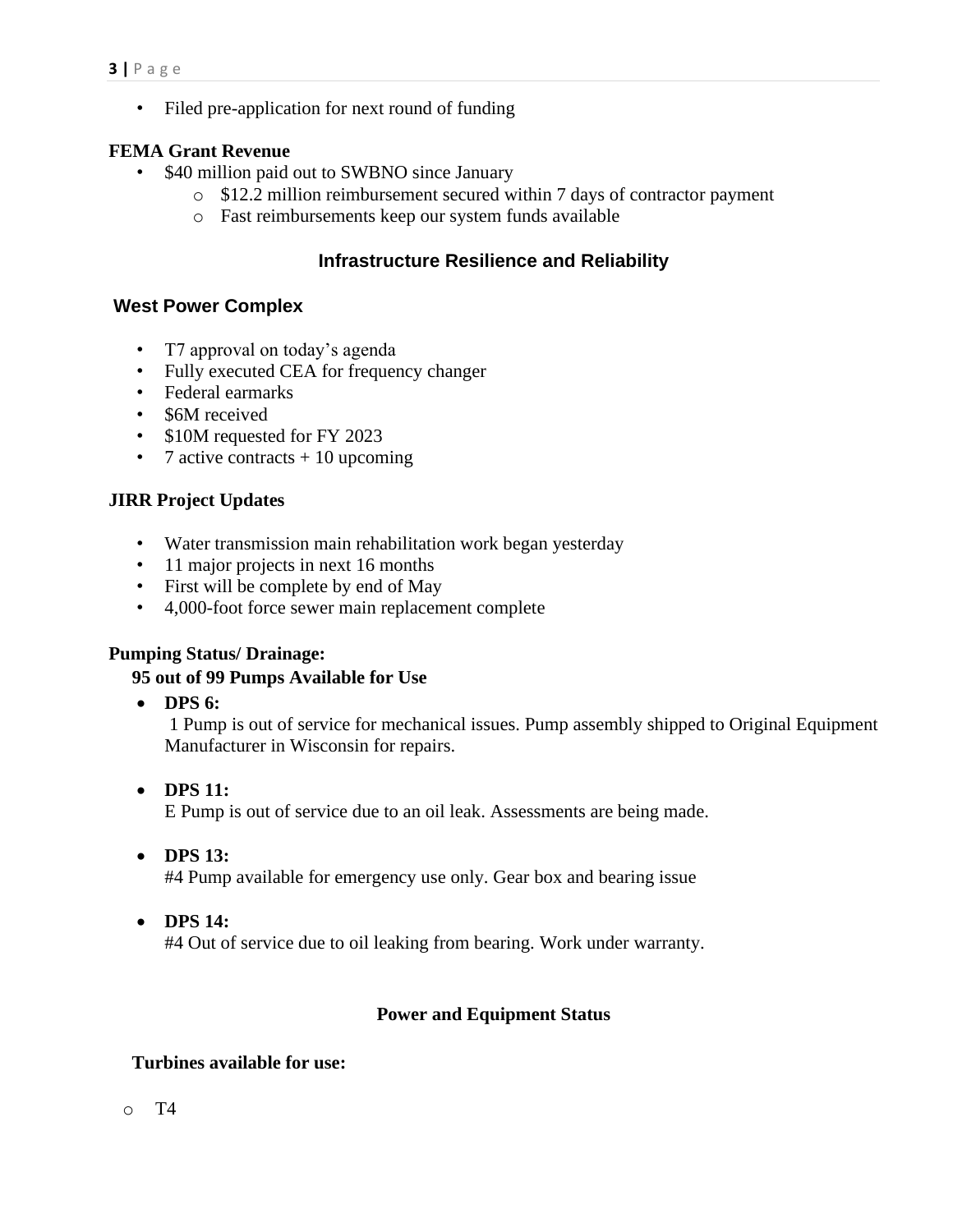- o T5
- o T6
- o Turbine 1 out of service until further notice

## **COMMITTEE REPORTS**

#### Operations Committee Report

Director Janet Howard reported on the summary and actions taken by the Operations Committee. The Operations Committee Report for the month of April was presented and recommended for approval.

Mayor Cantrell asked for a motion to adopt the Operation report as amended. Director Lynes Sloss move to adopt operation minutes as proposed. Director Joseph Peychaud seconded. The motion carried.

#### Action Items

- Resolution (R-056-2022) Adoption of Specific Provisions of the Louisiana Procurement Code (LPC)
	- o **Mayor Cantrell asked for a motion to approve R-056-2022 as amended. Director Maurice Sholas moved to accept R-056-2022 as proposed. Director Robin Barnes seconded. The motion carried.**
	- Resolution (R-057-2022) Renewal for Security Guard Services Month to Month
		- o **Mayor Cantrell asked for a motion to approve R-057-2022 as amended. Director Joseph Peychaud moved to accept R-057-2022 as proposed. Director Lynes Sloss seconded. The motion carried.**
- Resolution (R-061-2022) Sewer 8<sup>th</sup> Supplemental Resolution
	- o **Mayor Cantrell asked for a motion to defer R-061-2022 as amended. Director Janet Howard moved to accept R-061-2022 as proposed. Director Lynes Sloss seconded. The motion carried.**
- Resolution (R-062-2022) SWB Preliminary Resolution
	- o **Mayor Cantrell asked for a motion to approve R-062-2022 as amended. Director Ralph Johnson moved to accept R-062-2022 as proposed. Director Robin Barnes seconded. The motion carried.**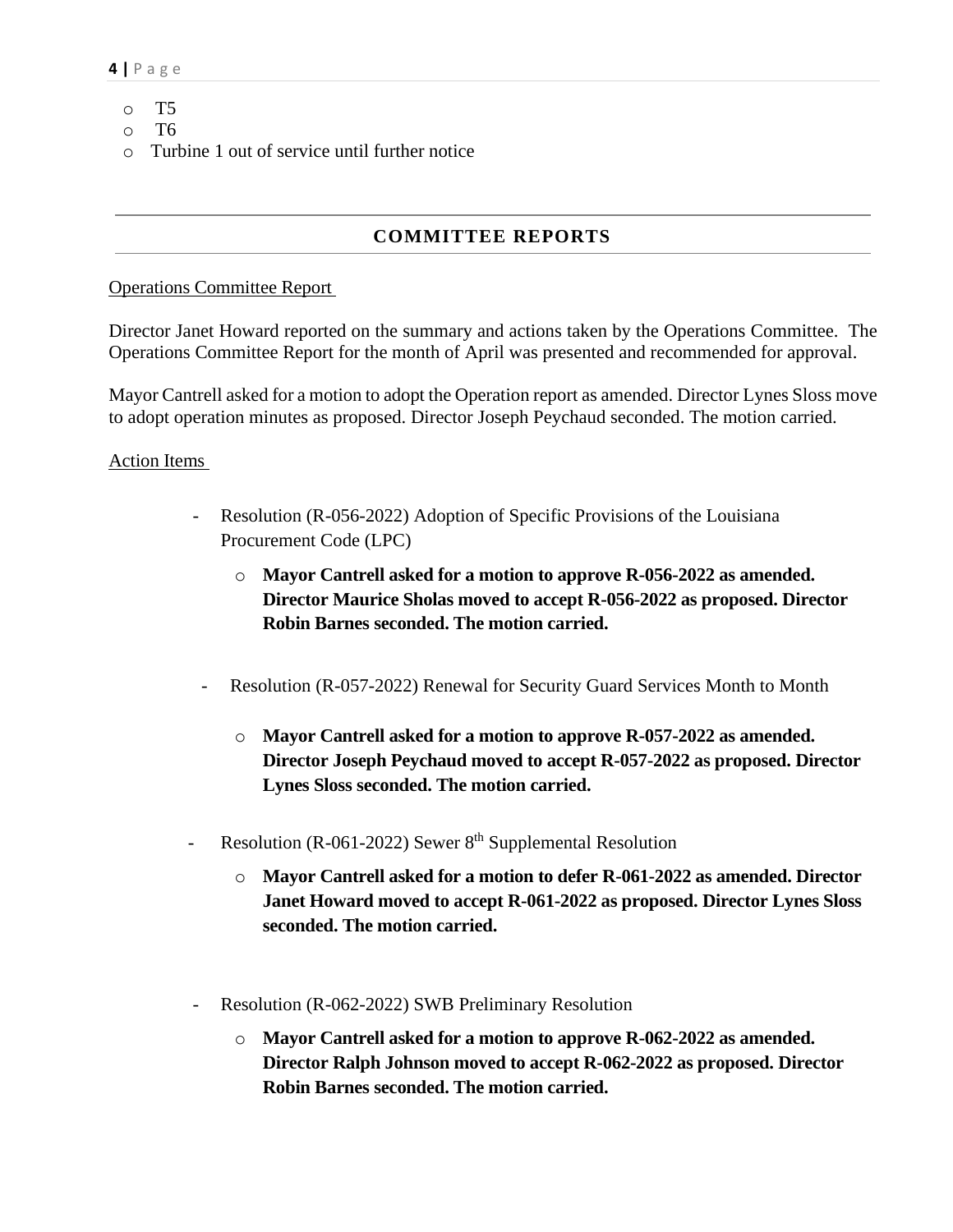## **CORRESPONDING RESOLUTIONS**

#### **The following resolutions were discussed at the April 20, 2022 Board of Directors Meeting:**

- **-** Resolution (R-037-2022) Contract 1438 Combustion Turbine Generator 7 Procurement (Re-Bid of Contract 1419)
- Resolution (R-032-2022) Renewal of Contract MH 190014 Furnishing and Delivering Positive Displacement Cold Meters Between the Sewerage and Water Board of New Orleans and Mueller Water Products
- Resolution (R-053-2022) Award of Contract 30245 Mid-City Basin Sewer Rehabilitation No. 3 Between the Sewerage and Water Board of New Orleans and Palmisano Construction, LLC
- Resolution (R-040-2022) Ratification of Change Order No. 8 Contract 1403 Demolition of Abandoned C7 & C8 Basins and Other Site Improvements at the Carrollton Water Plant Between the Sewerage and Water Board of New Orleans and Cycle Construction Company, LLC
- Resolution (R-052-2022) Ratification of Change Order No. 6 Contract 30109 Sewer Pumping Station A Structural Rehabilitation Between the Sewerage and Water Board of New Orleans and Cycle Construction Company, LLC
- Resolution (R-038-2022) Authorization of Amendment No. 9 to the Agreement Between the Sewerage and Water Board of New Orleans and Meyers Engineers, LTD for Design and Engineering Services for the Waterline Replacement Program
- Resolution (R-039-2022) Authorization of Amendment No. 8 to the Agreement Between the Sewerage and Water Board of New Orleans and Digital Engineering & Imaging, Inc. for Design and Engineering Services for the Waterline Replacement Program
- Resolution (R-041-2022) Authorization of Amendment No. 7 to the Agreement Between the Sewerage and Water Board of New Orleans and Mott MacDonald, LLC (successor interest to Lambert Engineers, LLC) for Design and Engineering Services for the Waterline Replacement Program
- Resolution (R-044-2022) Authorization of Amendment No. 8 to the Agreement Between the Sewerage and Water Board of New Orleans and Arcadis U.S., Inc. for Design and Engineering Services for the Waterline Replacement Program
- Resolution (R-045-2022) Authorization of Amendment No. 10 to the Agreement Between the Sewerage and Water Board of New Orleans and Stantec Consulting Services, Inc. (formerly MWH Americas, Inc.). for Design and Engineering Services for the Waterline Replacement Program
- Resolution (R-050-2022) Ratification of Amendment No. 5 to the Agreement Between the Sewerage and Water Board of New Orleans and Black & Veatch for Design and Engineering Services for the Sewer Pumping Station A Structural Rehabilitation Project